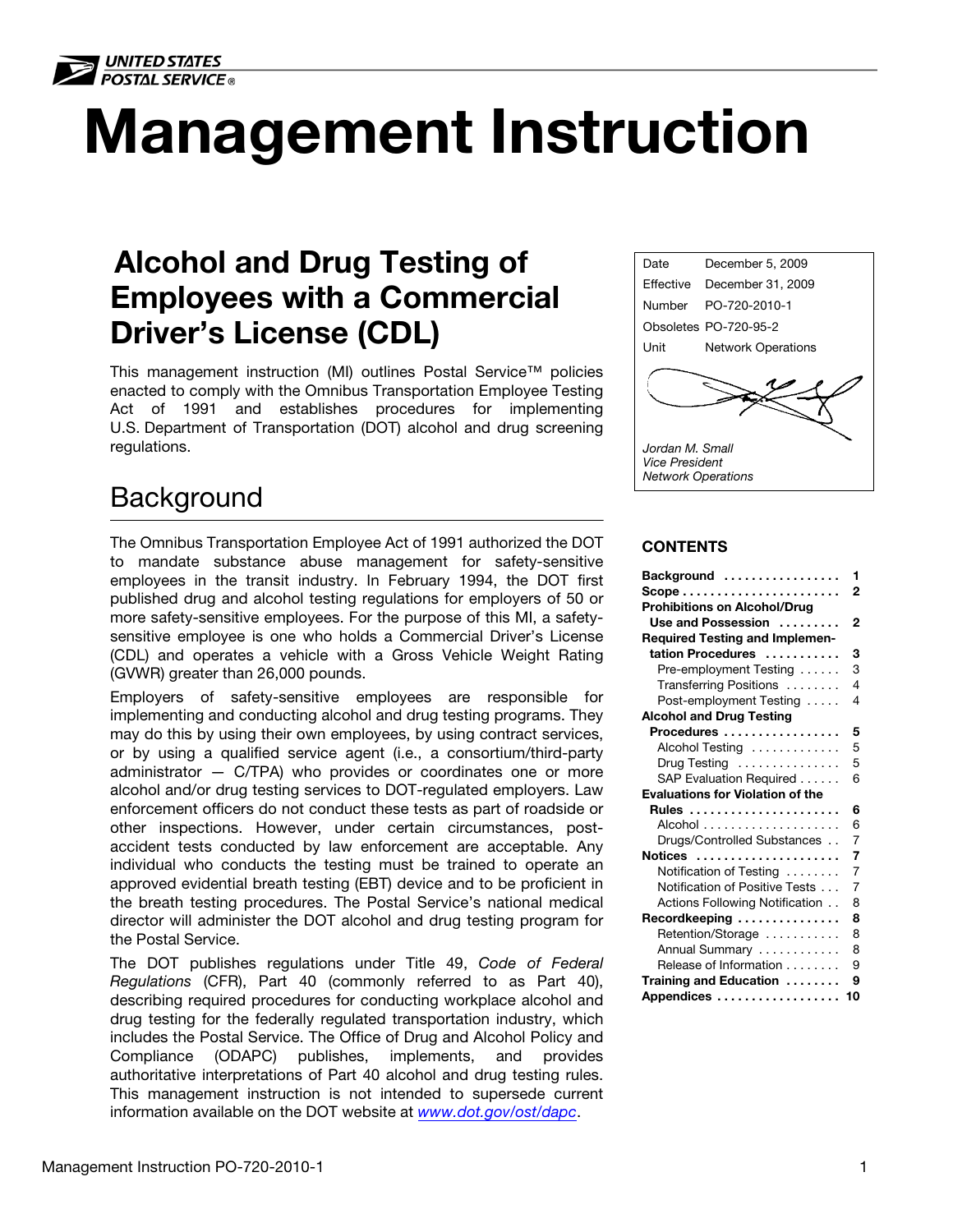# <span id="page-1-0"></span>Scope

The DOT alcohol and drug policy regulations apply to approximately 10,000 Postal Service employees who operate commercial motor vehicles (vehicles in excess of 26,000 GVWR) during the performance of their jobs. To operate a commercial motor vehicle, a driver must possess a valid state CDL. Postal Service employees who are required to maintain a CDL as part of their responsibilities are covered by the Omnibus Transportation Testing Act and related motor carrier regulations for safety-sensitive functions. This group primarily includes motor vehicle operators and tractor trailer operators. Certain vehicle and plant maintenance mechanics and a small number of city carriers, clerks, and mail handlers may also be covered under the Act.

The Federal Motor Carrier Safety Act (FMCSA) 49 CFR part 382.107 defines safety-sensitive functions and the times when an operator is covered under the Act. As stated in 49 CFR 382.107, "Safety-sensitive function means all time from the time a driver begins to work or is required to be in readiness to work until the time he/she is relieved from work and all responsibility for performing work." Safety-sensitive functions include the following:

- 1. All time at an employer facility, or other property, waiting to be dispatched, unless the driver has been relieved from duty by the employer;
- 2. All time inspecting equipment prior to driving or otherwise inspecting, servicing, or conditioning any commercial motor vehicle at any time;
- 3. All time spent at the driving controls of a commercial motor vehicle in operation;
- 4. All time, other than driving time, in or upon any commercial motor vehicle;
- 5. All time loading or unloading a vehicle, supervising, assisting in the loading or unloading, attending a vehicle being loaded or unloaded, remaining in readiness to operate the vehicle, or in giving or receiving receipts for shipments loaded or unloaded; and
- 6. All time repairing, obtaining assistance, or remaining in attendance upon a disabled vehicle.

# <span id="page-1-1"></span>Prohibitions on Alcohol/Drug Use and Possession

DOT regulations state that covered employees must not use or possess alcohol or any illicit drug while assigned to or actually performing safety-sensitive functions. No covered employee shall report for duty or remain on duty while having an alcohol concentration of 0.02 BAC (blood-alcohol concentration) or greater. In addition, no management official having knowledge that a covered employee has a BAC of 0.02 or greater shall permit the covered employee to perform any safety-sensitive functions.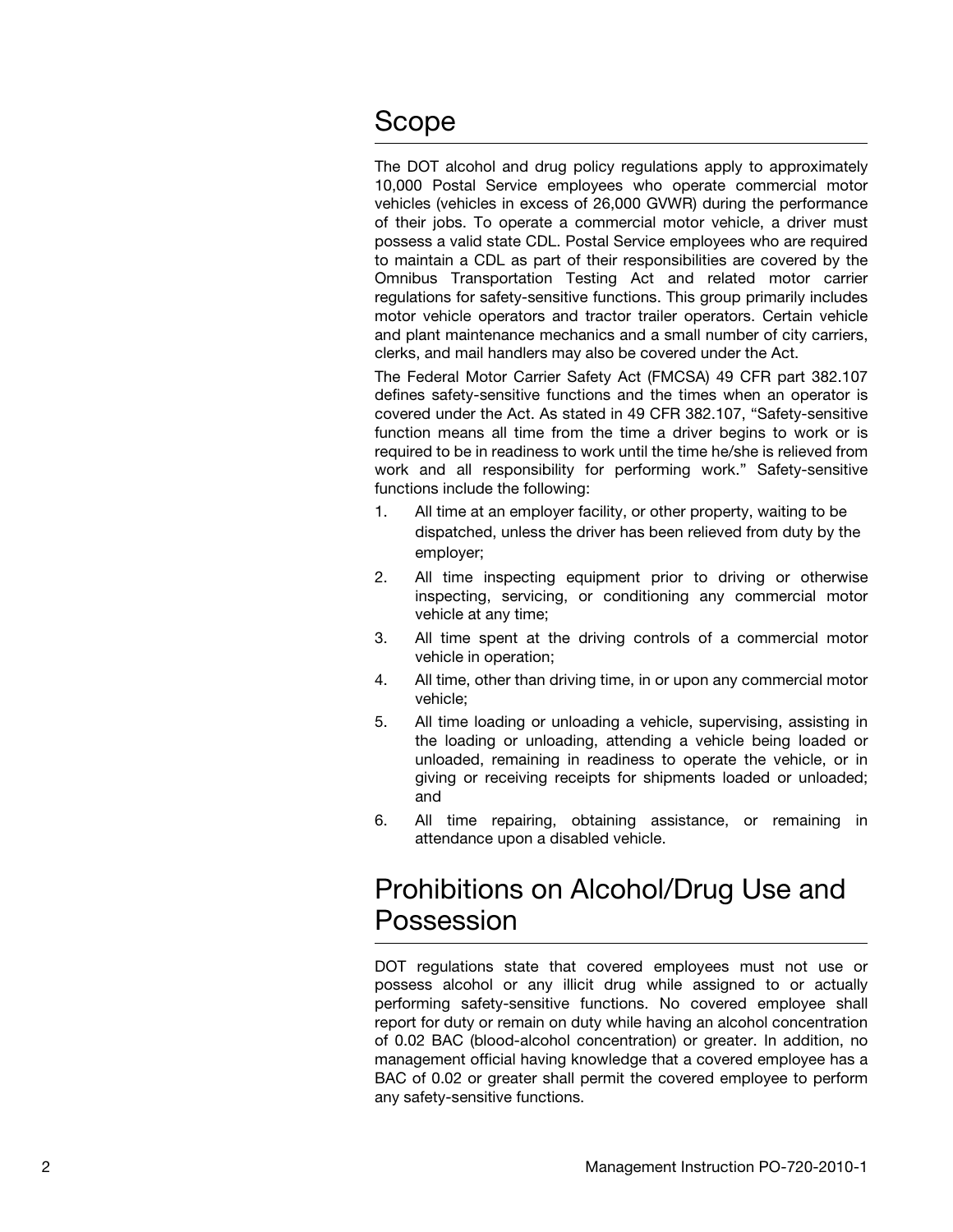The regulations prohibit a covered employee from using alcohol within 4 hours of reporting for duty or after receiving notice to report. A driver may not use alcohol within 8 hours following an accident, or until the driver takes an alcohol test, whichever comes first. The use of overtime is authorized to ensure testing compliance if necessary.

A covered employee may not report for or remain on duty in a position requiring the performance of safety-sensitive functions when the employee uses any controlled substance, except when he/she is under a doctor's care and the doctor advises the employee in writing that the prescribed substance does not adversely affect the driver's ability to safely operate a commercial motor vehicle. This documentation must be retained in the driver's medical folder for 5 years.

# <span id="page-2-0"></span>Required Testing and Implementation **Procedures**

## <span id="page-2-1"></span>Pre-employment Testing

Pre-employment testing is normally confined to drug testing and is conducted before applicants are hired or after an offer to hire, but always before the employee actually performs safety-sensitive functions for the first time. As a condition of employment, the Postal Service will require the applicant to take a pre-employment drug test as part of the overall personal suitability determination and a DOT drug screen at the time of the pre-employment physical. Testing at this time will be handled by the local personnel office as part of the hiring procedure.

The Postal Service must also obtain, pursuant to a driver's written consent, information on the driver's positive alcohol or drug tests and refusals to be tested within the prior 2 years. The local personnel office will issue a release of information form to the applicant for signature. This form will be sent to the previous employer(s) and returned to the medical review officer (MRO). Only applicants who have been determined as "free of controlled substances" are eligible for selection consideration.

The following information will be requested on the information form:

- 1. Alcohol tests with a result of 0.04 or higher alcohol concentration.
- 2. Verified positive drug tests.
- 3. Refusals to be tested (including verified adulterated or substituted drug test results).
- 4. Other violations of DOT agency drug and alcohol testing regulations.
- 5. With respect to any employee who violated a DOT drug and alcohol regulation, documentation of the employee's successful completion of DOT return-to-duty requirements (including followup tests). If the previous employer does not have information about the return-do-duty process (e.g., an employer who did not hire an employee who tested positive on a pre-employment test), you must seek to obtain this information from the employee.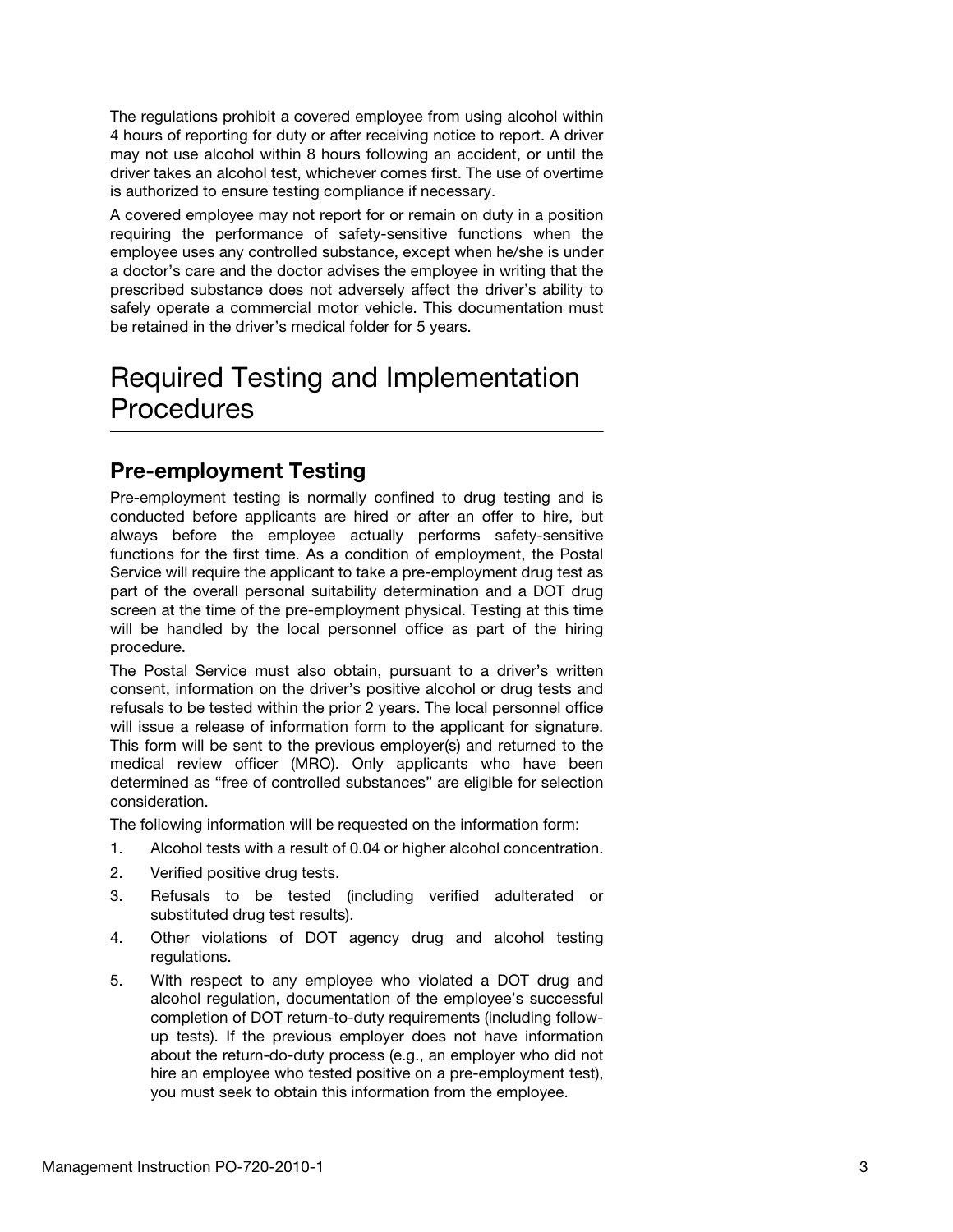## <span id="page-3-0"></span>Transferring Positions

Drug testing is always required when an employee transfers from a non-safety-sensitive position to a safety-sensitive position.

#### <span id="page-3-1"></span>Post-employment Testing

DOT regulations require alcohol and drug testing in the areas of postaccident, reasonable suspicion, random, and return-to-duty and follow-up testing according to the following guidelines.

#### Post-accident

As soon as practicable following an accident involving a Postal Service commercial motor vehicle, the driver of the vehicle shall be tested if any one of the following conditions are met:

- 1. The accident involved a fatality.
- 2. The driver received a citation under state or local law for a moving violation arising from the accident, and the accident involved an injury requiring treatment away from the scene.
- 3. The driver received a citation under state or local law for a moving violation arising from the accident, and the accident involved the towing of any vehicle.

If any one of the conditions listed in items 1 through 3 occurs, the supervisor shall immediately require the driver to report to the designated medical testing facility for an alcohol and drug test. The employee may be escorted to the testing site if conditions warrant (see [Appendix A\)](#page-9-0).

#### Reasonable Suspicion

Reasonable suspicion alcohol and drug testing is conducted when a trained management official observes that the behavior or the appearance of a safety-sensitive employee is characteristic of and consistent with alcohol and/or drug usage. Management will use the Reasonable Suspicion Testing Checklist (see [Appendix B](#page-10-0)) as an aid in determining if reasonable suspicion testing is justified.

Note: If testing is warranted, immediately escort the employee to the designated medical testing facility. This action will ensure the safety of the employee, all coworkers, and the general public.

#### Random Testing for Alcohol

Employees are randomly selected for testing from a "pool" of all employees subject to testing. The testing dates and times are unannounced and are with unpredictable frequency throughout the year. Each year, the number of random tests will equal at least 10 percent of all safety-sensitive employees (see [Appendix I](#page-20-0)).

#### Random Testing for Drugs

Employees are randomly selected for testing from a "pool" of all employees subject to testing. The testing dates and times are unannounced and are with unpredictable frequency throughout the year. Each year, the number of random tests will equal at least 50 percent of all safety-sensitive employees (see [Appendix I](#page-20-0)).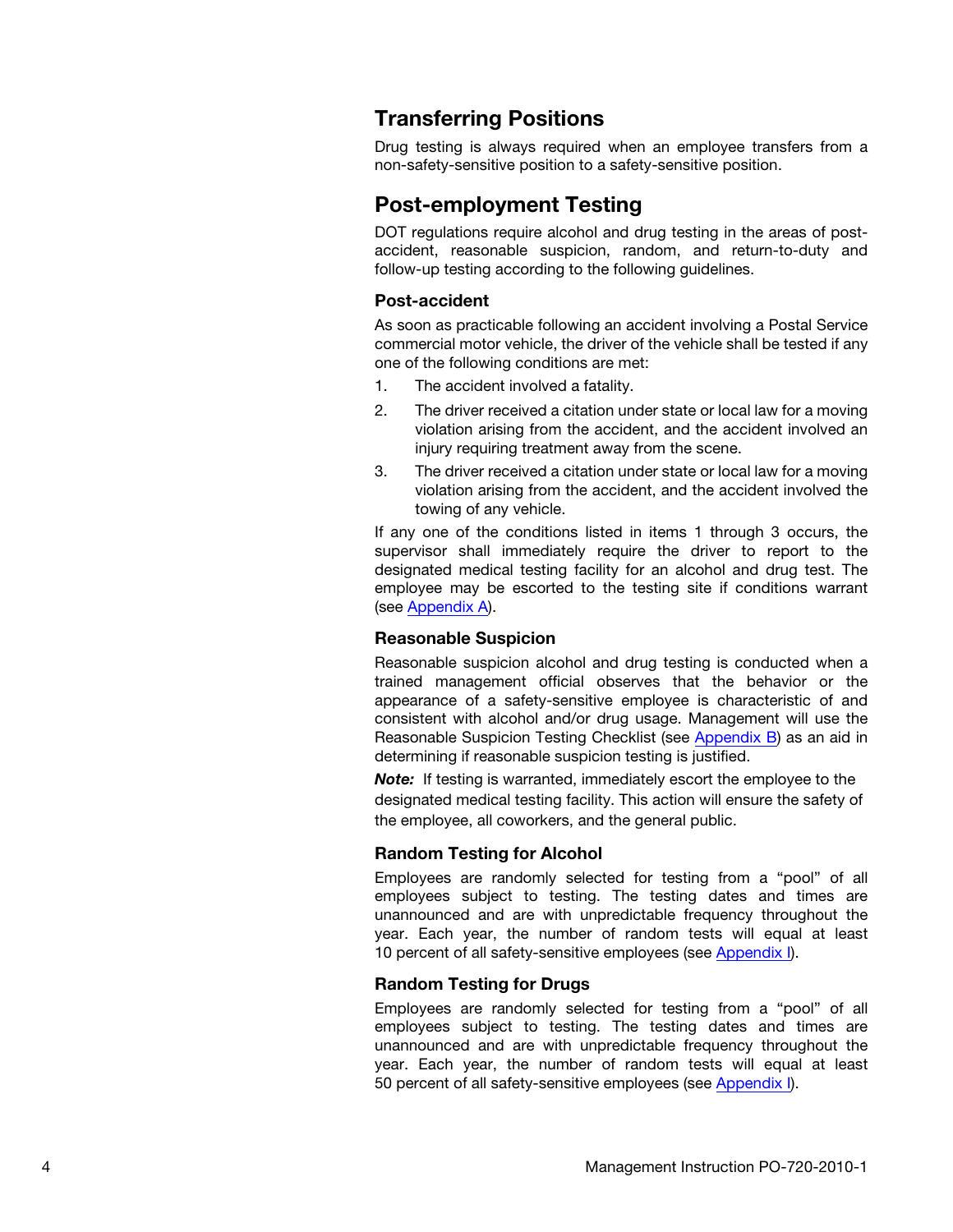This MI recognizes that there may be adjustments to the annual random testing rate for alcohol and drugs in future years based on industry-wide violations as determined by the Federal Highway Administration (FHWA).

#### Return-to-Duty and Follow-Up Testing

Return-to-duty and follow-up testing are conducted and/or overseen by the district occupational health nurse administrator (OHNA) when an individual who performs safety-sensitive duties has violated the prohibited alcohol and/or drug standards and returns to duty. The substance abuse professional (SAP) is the only one who can mandate follow-up testing. As of July 2009, direct observation collections are mandatory for all return-to-duty and follow-up testing.

Return-to-duty testing resulting in a negative test is one of the requirements for returning to duty following a positive alcohol or drug test. Follow-up testing is required in both instances to monitor the driver's continued abstinence from alcohol and/or drug use. Follow-up tests are unannounced, and at least six tests must be conducted in the first 12 months after an employee returns to safety-sensitive duties. Following the first 12 months after return-to-duty, follow-up testing may be extended for an additional 48 months (for a total of up to 60 months).

# <span id="page-4-0"></span>Alcohol and Drug Testing Procedures

# <span id="page-4-1"></span>Alcohol Testing

DOT regulations require breath testing using evidential breath testing (EBT) devices approved by the National Highway Traffic Safety Administration (NHTSA). The NHTSA periodically publishes a list of approved devices in the Federal Register. Two breath tests are required to determine if a person has a prohibited alcohol concentration. A screening test is conducted first. This test can be administered by a screen test technician (SST) or a breath alcohol technician (BAT). Any result less than 0.02 alcohol concentration is considered a "negative" test. If the alcohol concentration is 0.02 or greater, a BAT must conduct a second confirmation test. The covered employee and the BAT complete the alcohol testing form to ensure that the results are properly recorded. The confirmation test, if required, must be conducted using an EBT that prints out the results, date, time, a sequential test number, and the name and serial number of the EBT. The confirmation test results determine any actions taken.

# <span id="page-4-2"></span>Drug Testing

Drug testing is conducted by analyzing an employee's urine specimen. The analysis is performed at laboratories certified and monitored by the Department of Health and Human Services (DHHS). The employee provides a urine specimen in a location that affords privacy. Medical personnel (Postal Service employees or contract services) seal and label the specimen, complete a chain-of-custody document, and prepare the specimen and accompanying paperwork for shipment to a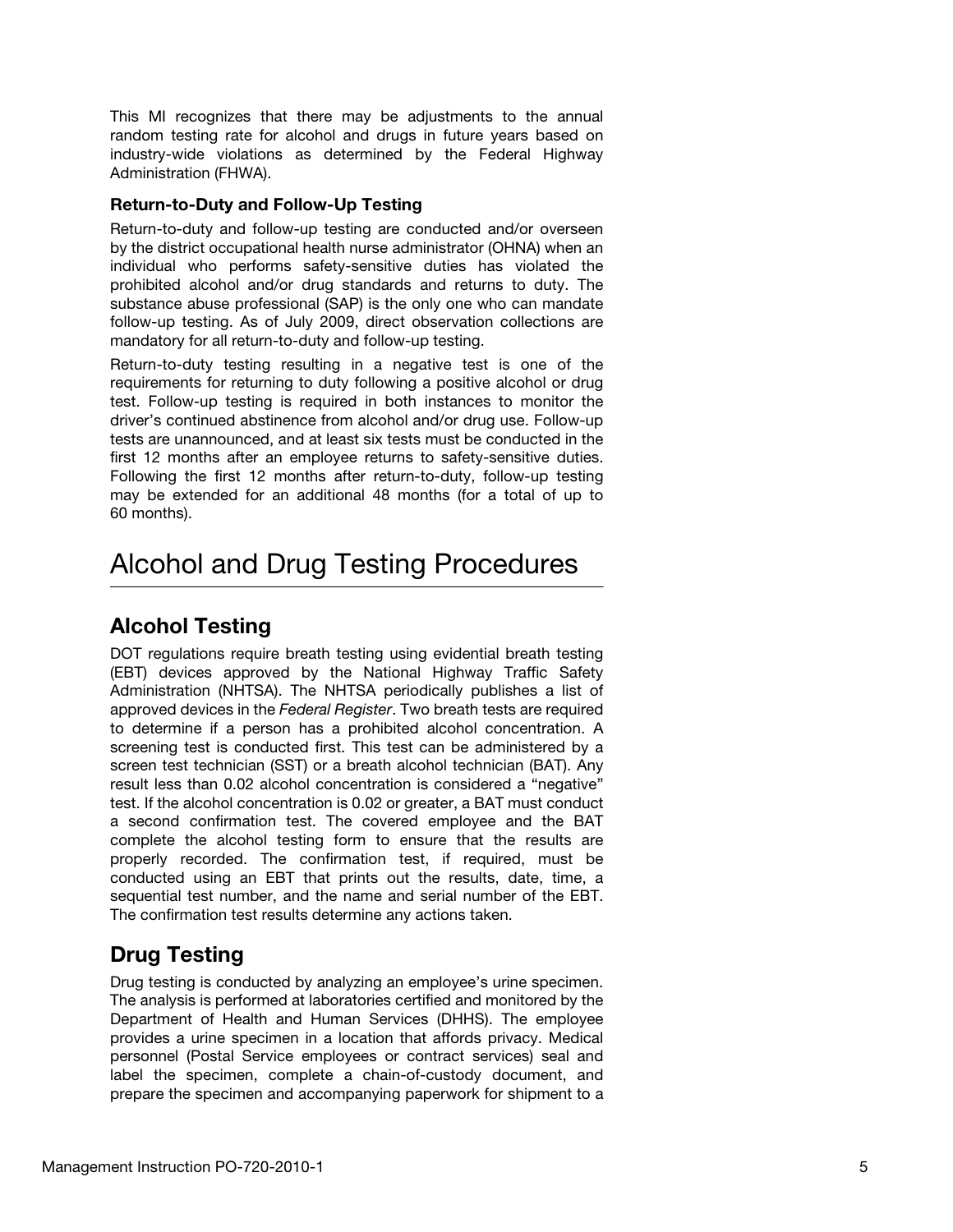drug testing laboratory. The specimen-collection procedures and chain-of-custody document ensure that the specimen's security, proper identification, and integrity are not compromised. The Omnibus Act requires that drug testing procedures for commercial motor vehicle drivers include split specimen procedures. Each urine specimen is subdivided into two bottles labeled as a "primary" and a "split" specimen. Both bottles are sent to the laboratory. The primary specimen is used for the initial urinalysis. The split specimen bottle remains sealed and is stored at the laboratory. If the analysis of the primary specimen confirms the presence of illegal controlled substances, the employee has 72 hours to request the split specimen be sent to another DHHS certified laboratory for analysis. This split specimen procedure essentially provides the employee an opportunity for a "second opinion." The Postal Service must provide to collectors the name and telephone number of the appropriate designated employee representative (DER) (and/or C/TPA, where applicable) to contact about any problems or issues that may arise during the testing process.

## <span id="page-5-0"></span>SAP Evaluation Required

An employee who has violated DOT alcohol and drug regulations cannot again perform any safety-sensitive duties for the Postal Service until he/she completes the SAP evaluation, referral, and education/ treatment process. Violations of DOT regulations include the following:

- 1. A verified positive DOT drug test result.
- 2. A DOT alcohol test with a result indicating an alcohol concentration of 0.04 or greater.
- 3. Refusal to test (including by adulterating or substituting a urine specimen)

For an employee (including an applicant or new employee) who violates a DOT drug and alcohol regulation, the Postal Service will provide at no cost a listing of SAPs readily available to the employee and acceptable to the agency, with names, addresses, and telephone numbers. A SAP evaluation is the first step in the process of returning to safety-sensitive Postal Service duties.

# <span id="page-5-1"></span>Evaluations for Violation of the Rules

# <span id="page-5-2"></span>Alcohol

Under the law and implementing regulations, a covered employee who violates alcohol prohibitions must be immediately removed from safetysensitive functions. The employee may be temporarily reassigned to available non-driving duties in the employee's craft or in other crafts, consistent with the terms of the collective bargaining agreement. A covered employee who has a positive alcohol test equal to or greater than 0.04 BAC cannot return to safety-sensitive duties until he/she has been evaluated by a SAP, has complied with any recommended treatment, has passed a SAP re-evaluation, has passed an evaluation by the MRO, and has passed a return-to-duty alcohol test. The Postal Service incurs the cost for the initial SAP evaluation. Follow-up alcohol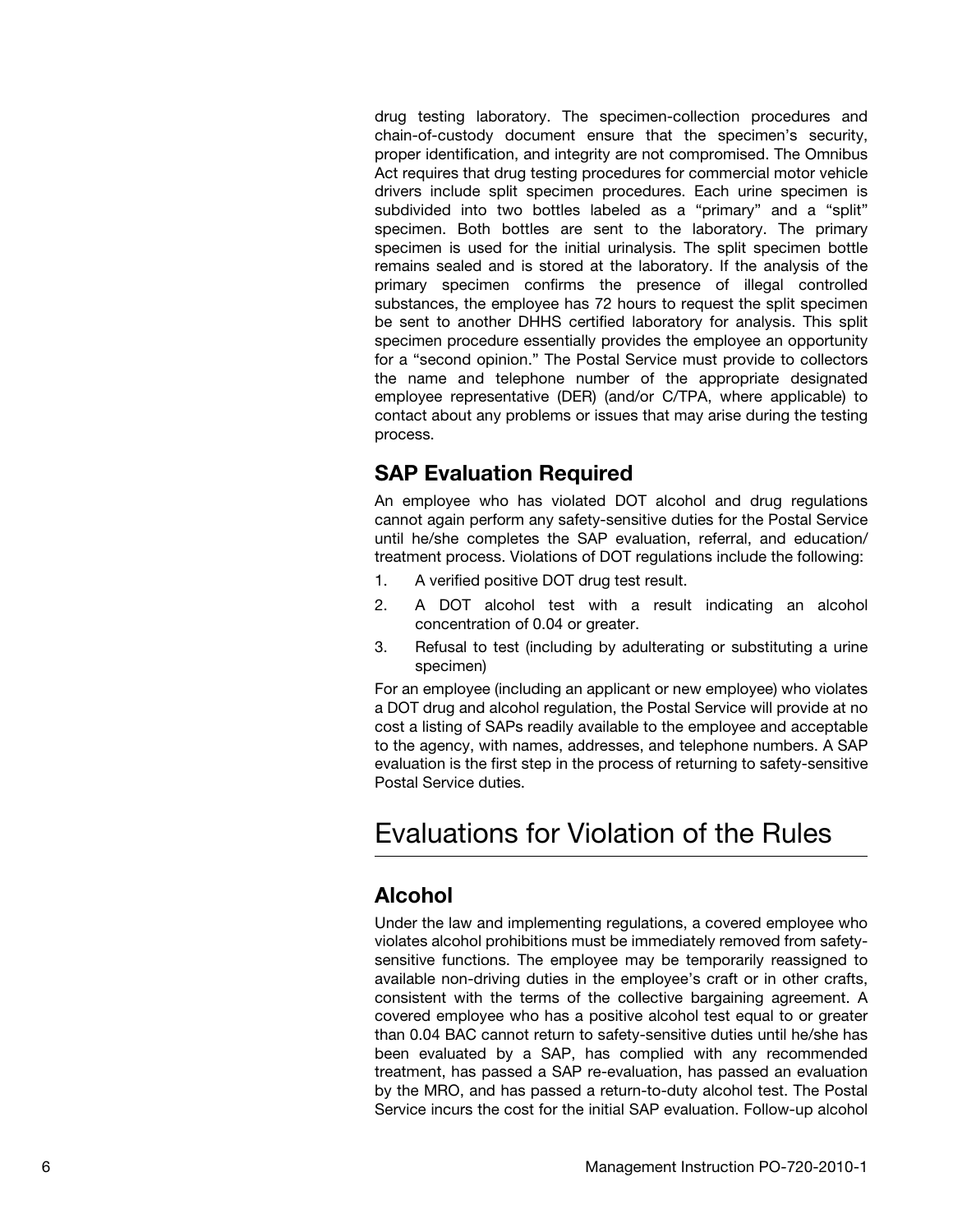testing to monitor the employee's abstinence from alcohol use will be required. A covered employee who has any alcohol concentration (defined as 0.02–0.039) when tested just before, during, or just after performing safety-sensitive functions must also be removed from performing such duties for 24 hours. The employee may return to duty at the beginning of his/her next shift after the 24 hours have elapsed. Before beginning the next work shift after the 24 hours have elapsed, the employee must pass an alcohol test (defined as less than 0.02 BAC). If the employee is referred for a SAP evaluation, the employee must give permission to the MRO for the release of alcohol test results to the SAP. Discipline, if any, shall be administered in accordance with Article 16 of the National Agreement (see Appendices [A](#page-9-1)[, B,](#page-11-0) [C](#page-12-0), and [D\)](#page-13-0).

## Drugs/Controlled Substances

As with an alcohol misuse violation, a covered employee must be removed from safety-sensitive duty if he/she has a positive drug test result. The employee may be temporarily reassigned to available non-driving duties in the employee's craft or in other crafts, consistent with the terms of the collective bargaining agreement. An employee cannot return to safety-sensitive duties until he/she has been evaluated by a SAP and the MRO, has complied with recommended rehabilitation, and has a negative result on a return-to-duty drug test. The Postal Service incurs the cost for the initial SAP evaluation. Followup drug testing to monitor the employee's continued abstinence from drug use will be required. If the employee is referred for a SAP evaluation, the employee must give permission to the MRO for the release of the drug testing results to the SAP. Discipline, if any, shall be administered in accordance with Article 16 of the National Agreement (see Appendices  $E$  and  $F$ ).

# <span id="page-6-0"></span>**Notices**

# <span id="page-6-1"></span>Notification of Testing

Before performing an alcohol or drug test, the Postal Service must notify the driver in writing that the test is being conducted under FHWA regulations. The random selection document generated by the random testing contractor will serve as the required notice.

# <span id="page-6-2"></span>Notification of Positive Tests

Employees are to be notified of positive tests as follows:

- 1. A positive alcohol test equal to or greater than 0.02 BAC but less than 0.04 BAC (see [Appendix C](#page-12-1)).
- 2. A positive alcohol test equal to or greater than 0.04 BAC (see [Appendix D](#page-13-1)).
- 3. A notification of a positive drug test following random testing (see [Appendix E](#page-15-0)).
- 4. A notification of a positive drug test following reasonable suspicion or post-accident testing (see [Appendix F\)](#page-16-1).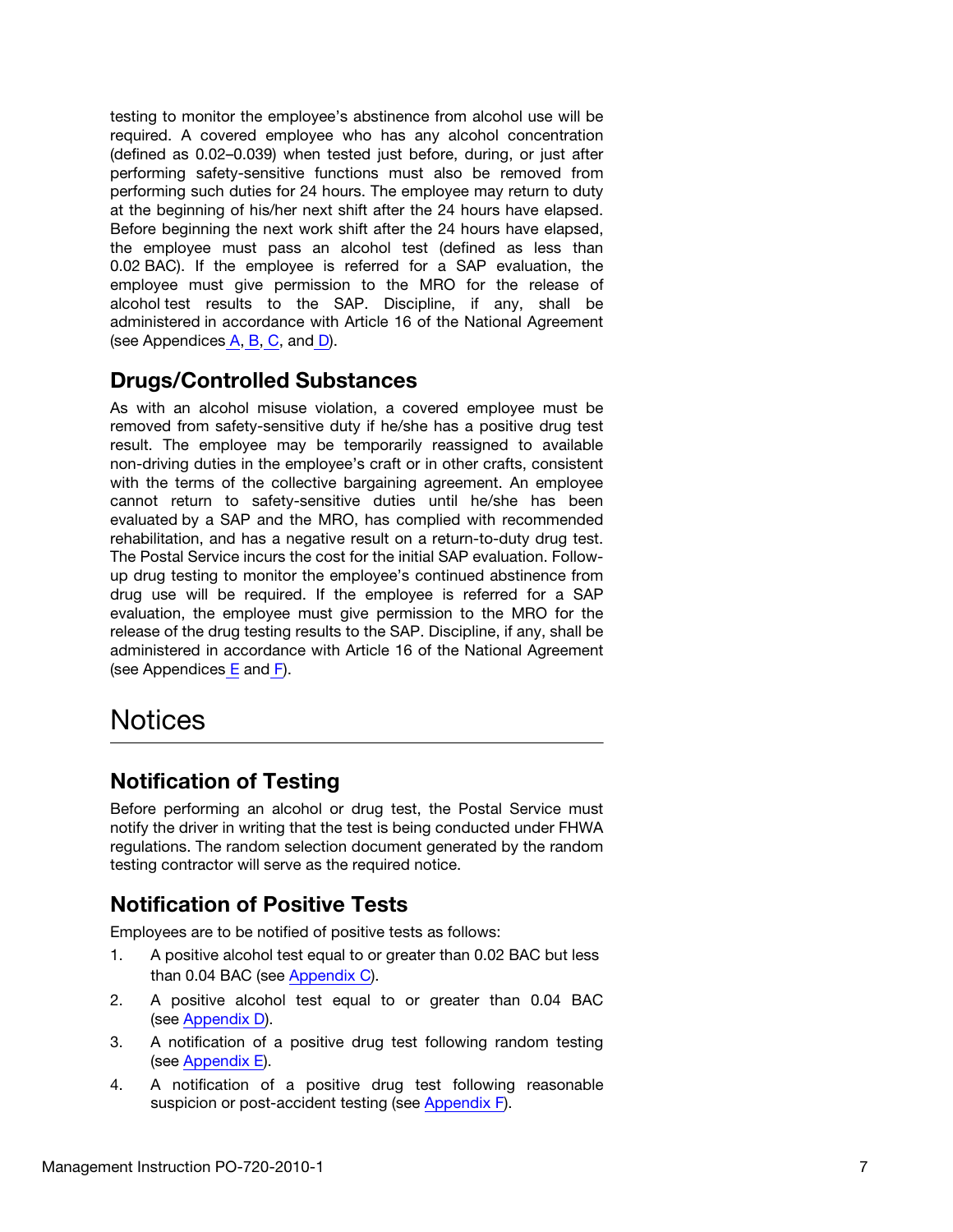## <span id="page-7-0"></span>Actions Following Notification

For more information on actions to take after notifying employees, see the following appendices:

- 1. Guidelines Employees incapacitated while on duty (see [Appendix G\)](#page-18-0).
- 2. Sample letter for placing an employee on emergency off-duty status (see [Appendix H](#page-19-0)).

# <span id="page-7-1"></span>Recordkeeping

#### <span id="page-7-2"></span>Retention/Storage

DOT alcohol and drug testing rules require that employers (or other contracted designees) retain and store certain records on their testing programs.

- 1. Retain the following records for 5 years:
	- a. Records of alcohol tests resulting in a concentration of 0.02 or greater.
	- b. Records of verified positive drug test results.
	- c. Documentation of refusals to take required alcohol and/or drug tests.
	- d. Documentation of substituted or adulterated drug test results.
	- e. SAP reports and all follow-up tests and schedules for follow-up tests.
- 2. Retain records obtained from previous employers concerning alcohol and drug test results of employees for 3 years.
- 3. Retain records of the inspection, maintenance, and calibration of EBTs for 2 years.
- 4. Retain records of negative and cancelled drug test results and alcohol test results with a concentration of less than 0.02 for 1 year.
- 5. Maintain records in a controlled access location.
- 6. Have records available for DOT inspection within 2 business days of notification.

## <span id="page-7-3"></span>Annual Summary

The FHWA might require the Postal Service to submit a summary of the results of alcohol and drug testing performed during the previous calendar year. In such cases, the FHWA will notify the Postal Service of this requirement in January, and the Postal Service must submit the summary to the FHWA by March 15. The summary of results will generally include the following information:

- 1. The number and types of tests conducted.
- 2. The number of drivers subject to testing.
- 3. The number of positive and negative results.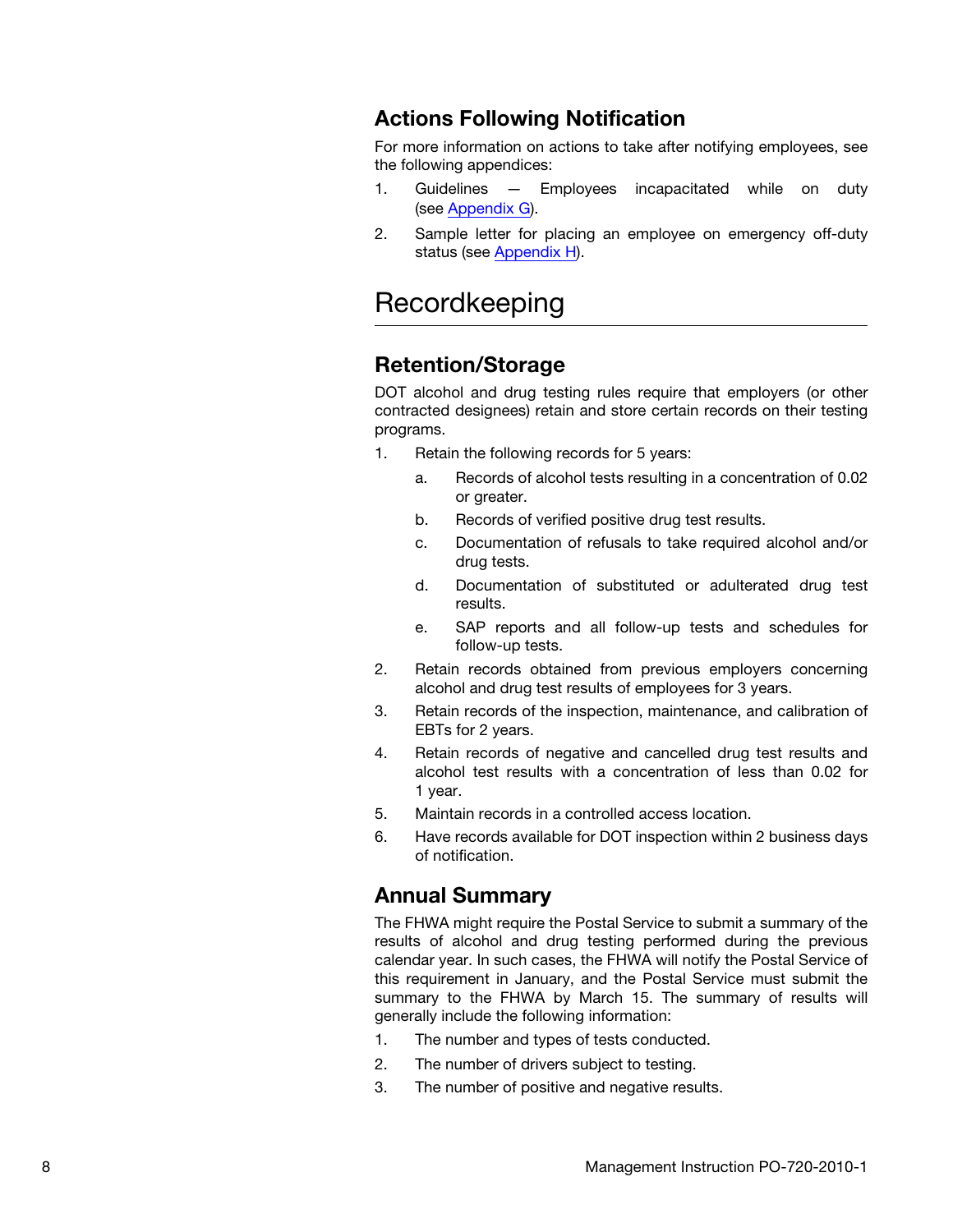- 4. The number of applicants rejected for failing an alcohol or drug test.
- 5. The number of refusals to submit to tests.
- 6. The number of supervisors who received alcohol or controlledsubstances training.
- 7. The number of drivers who were returned to duty after a prior violation of the drug or alcohol rules.

# <span id="page-8-0"></span>Release of Information

The Postal Service may not release information on a driver's testing record to any other party without written permission from the driver.

# <span id="page-8-1"></span>Training and Education

The DOT mandates that all employers provide to all drivers educational materials that explain the alcohol and drug testing requirements and the employer's policies and procedures with respect to meeting those requirements. These materials must include the following information:

- 1. The identity of the person designated by the employer to answer questions about the materials.
- 2. The categories of employees subject to these regulations and a description of safety-sensitive functions and prohibited driver conduct.
- 3. The circumstances under which alcohol and drug testing will be conducted and the testing procedures.
- 4. The consequences of failing or refusing to take a test.
- 5. Information on the effects of alcohol and drug use on an individual's health, work, and personal life and on methods of intervening when a problem is suspected.

Postal Service educational materials also contain information on disciplinary procedures for the possession and use of alcohol or drugs.

All supervisors designated as those who determine reasonable suspicion for purposes of requiring an alcohol or drug test must undergo at least 1 hour of training on alcohol misuse and at least 1 additional hour of training on drug use. This training must cover the physical, behavioral, speech, and performance indicators of controlled substance use and will normally be performed by the district OHNA.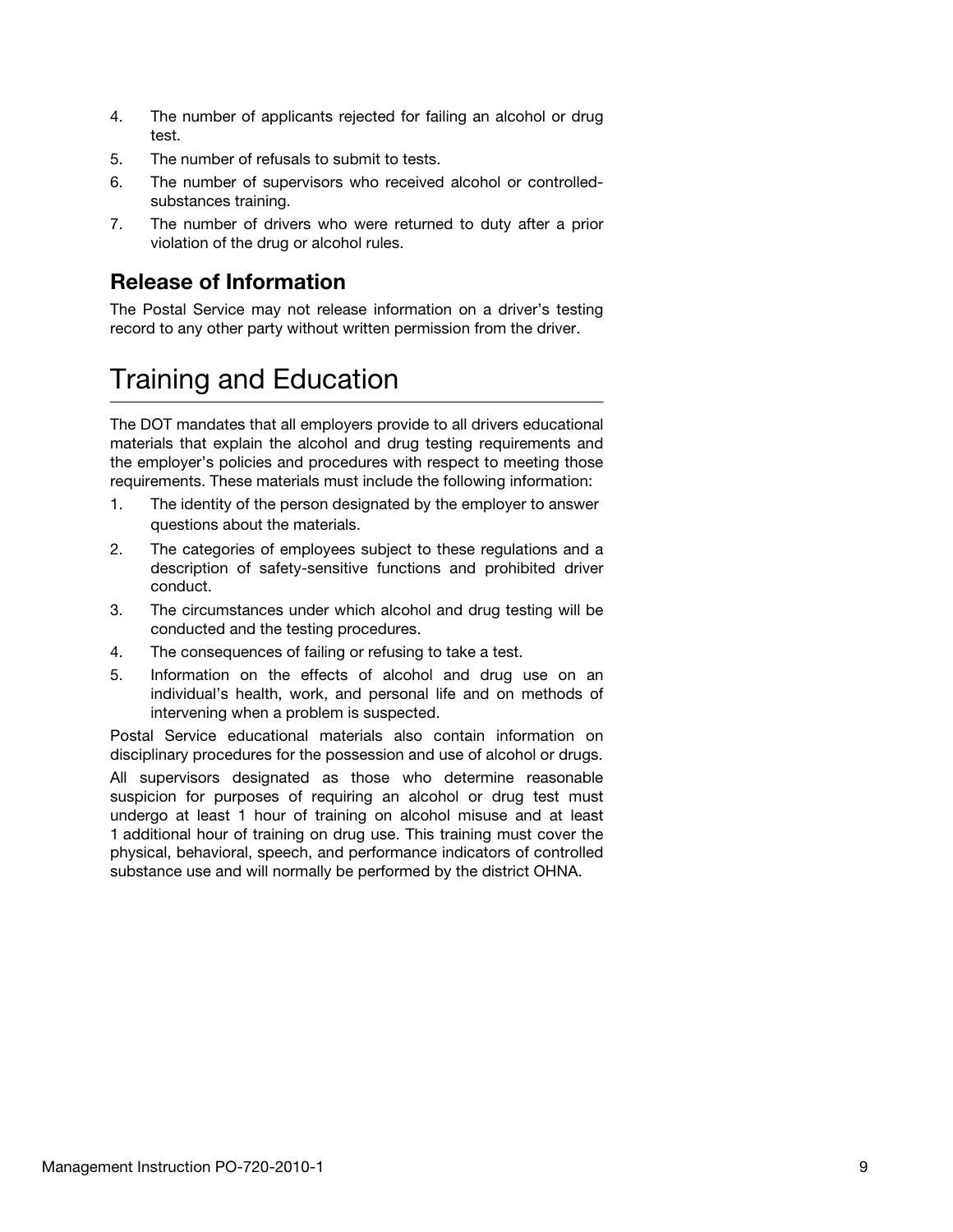#### Appendix A Post-Accident Alcohol and Drug Test

<span id="page-9-1"></span><span id="page-9-0"></span>Note: This checklist applies only to Postal Service drivers who operate commercial motor vehicles in the performance of duty.

First of all, determine if the driver or anyone else involved in the accident needs medical attention and satisfy yourself that medical assistance has been requested.

Next, determine if a DOT post-accident alcohol and drug test must be performed by completing the following:

#### STEP 1

a. Did the accident involve a fatality?

 $\Box$  Yes  $\Box$  No

b. Did the driver receive a citation under state or local law for a moving violation arising from the accident whereby an injury to anyone involved in the accident required treatment away from the scene?

 $\Box$  Yes  $\Box$  No

c. Did the driver receive a citation under state or local law for a moving violation arising from the accident whereby an involved vehicle was towed away from the scene?

 $\Box$  Yes  $\Box$  No

If you answered "Yes" to either a, b, or c above, you must conduct a DOT post-accident alcohol and drug test. If you answered "No" to all of the above, you do not need to conduct a test. Indicate your decision below.

 $\Box$  Test Required  $\Box$  No Test Required (Go to Step 3.)

#### STEP 2

Determine if state or local law enforcement has been notified. Further establish what determination has been made by state or local law enforcement regarding the disposition of the accident (e.g., moving violation citation).

If law enforcement has been notified and medical assistance for the Postal Service driver, if any, has been requested and provided, the next steps are:

- a.  $\Box$  Advise the driver not to consume any alcohol for the next eight hours or until after testing is completed.
- $\mathsf{b}$ .  $\Box$  Advise the driver that under normal circumstances, he/she must report for an alcohol and drug test as soon as possible, but not later than 2 hours from notification.
- c.  $\Box$  Advise the employee of the location of the nearest alcohol and drug testing facility. (Have the driver escorted to the testing facility if conditions warrant.)

#### STEP 3

Complete this checklist report, make comments as necessary, and file it.

Accident Date \_\_\_\_\_\_\_\_\_\_\_\_\_\_\_\_\_\_\_\_\_\_\_\_\_\_\_Driver's Name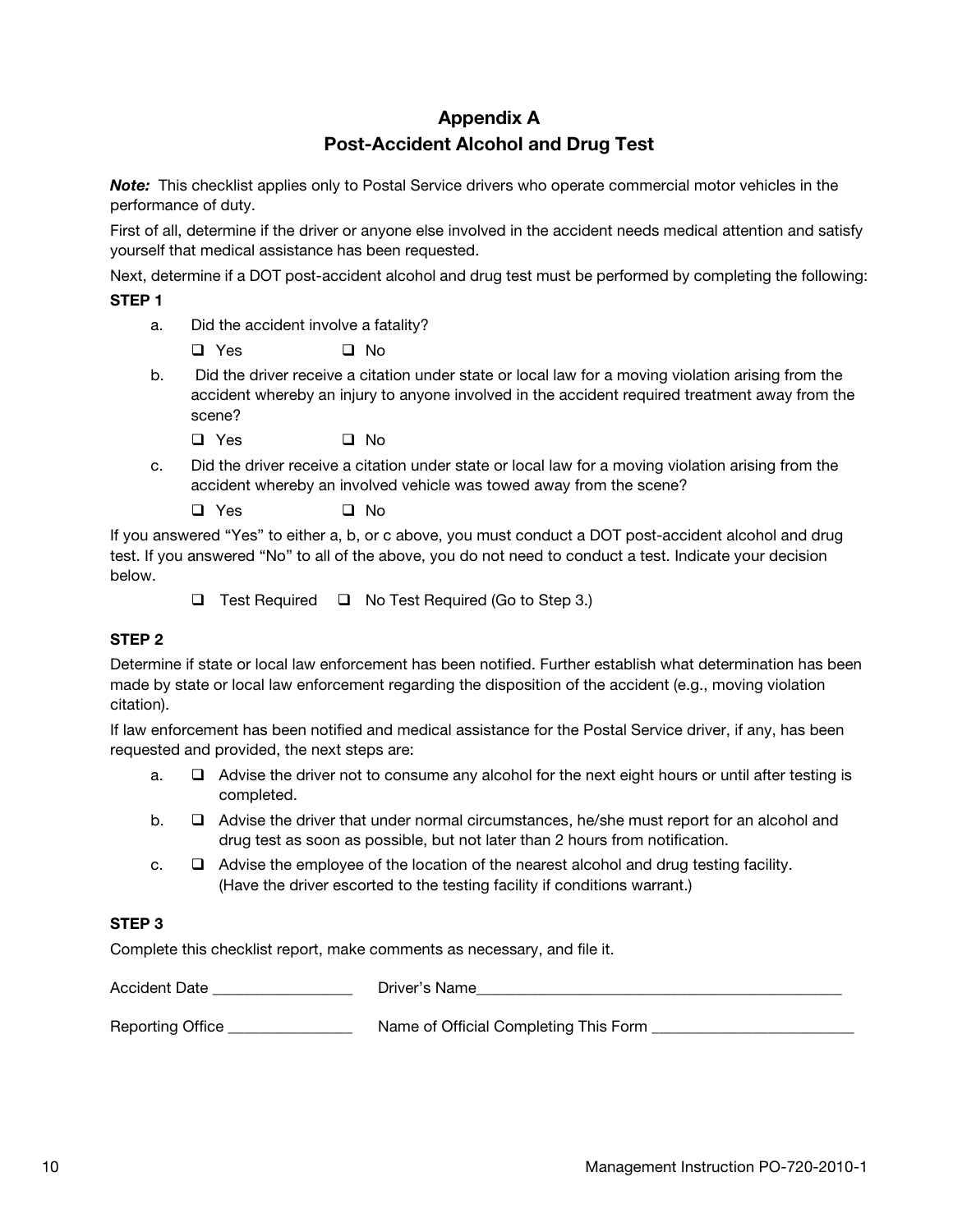### Appendix B Reasonable Suspicion Testing Checklist

#### <span id="page-10-0"></span>Use the following checklist to document any situation that you believe is caused by alcohol or other drugs.

Remember, you do not need to be absolutely certain that alcohol or drugs are involved. If you think there is a reasonable chance of alcohol or drug involvement, you must refer the employee for a reasonable suspicion test.

| Name of Employee Observed: | Date Observed: |
|----------------------------|----------------|
|----------------------------|----------------|

Location of Observation(s): \_\_\_\_\_\_\_\_\_\_\_\_\_\_\_\_\_\_\_\_\_\_\_\_ Time of Observation(s) \_\_\_\_\_\_\_\_\_\_\_\_\_\_\_\_\_\_\_

#### 1. Must order a reasonable suspicion test if one of the following is observed during the course of duty.

- $\Box$  I smelled an odor consistent with alcoholic beverages on the covered employee.
- $\Box$  The covered employee was sleeping on the job.
- $\Box$  The covered employee struck another person.
- $\Box$  The covered employee struck company equipment/vehicle with an object (e.g., stick, wrench), or intentionally damaged or destroyed company equipment/vehicle.
- $\Box$  The covered employee was driving a vehicle or operating machinery erratically (e.g., weaving, speeding, hitting objects with the vehicle, not following safety rules, etc.).
- $\Box$  The covered employee swayed back and forth when standing still; had to catch his/her balance repeatedly.
- The covered employee weaved or had to continually catch balance when walking.
- Other (please specify) \_\_\_\_\_\_\_\_\_\_\_\_\_\_\_\_\_\_\_\_\_\_\_\_\_\_\_\_\_\_\_\_\_\_\_\_\_\_\_\_\_\_\_\_\_\_
- 2. Must order a reasonable suspicion test if two or more of the following are observed during the course of duty.
	- $\Box$  The covered employee refused to respond when spoken to.
	- $\Box$  The covered employee yelled at people for no reason.
	- $\Box$  The covered employee was constantly arguing with coworkers.
	- The covered employee made persistent errors on the job (describe in comment section below).
	- $\Box$  Other (please specify)

Comments: What did you see? Be specific and descriptive.

Appendix B continued on following page.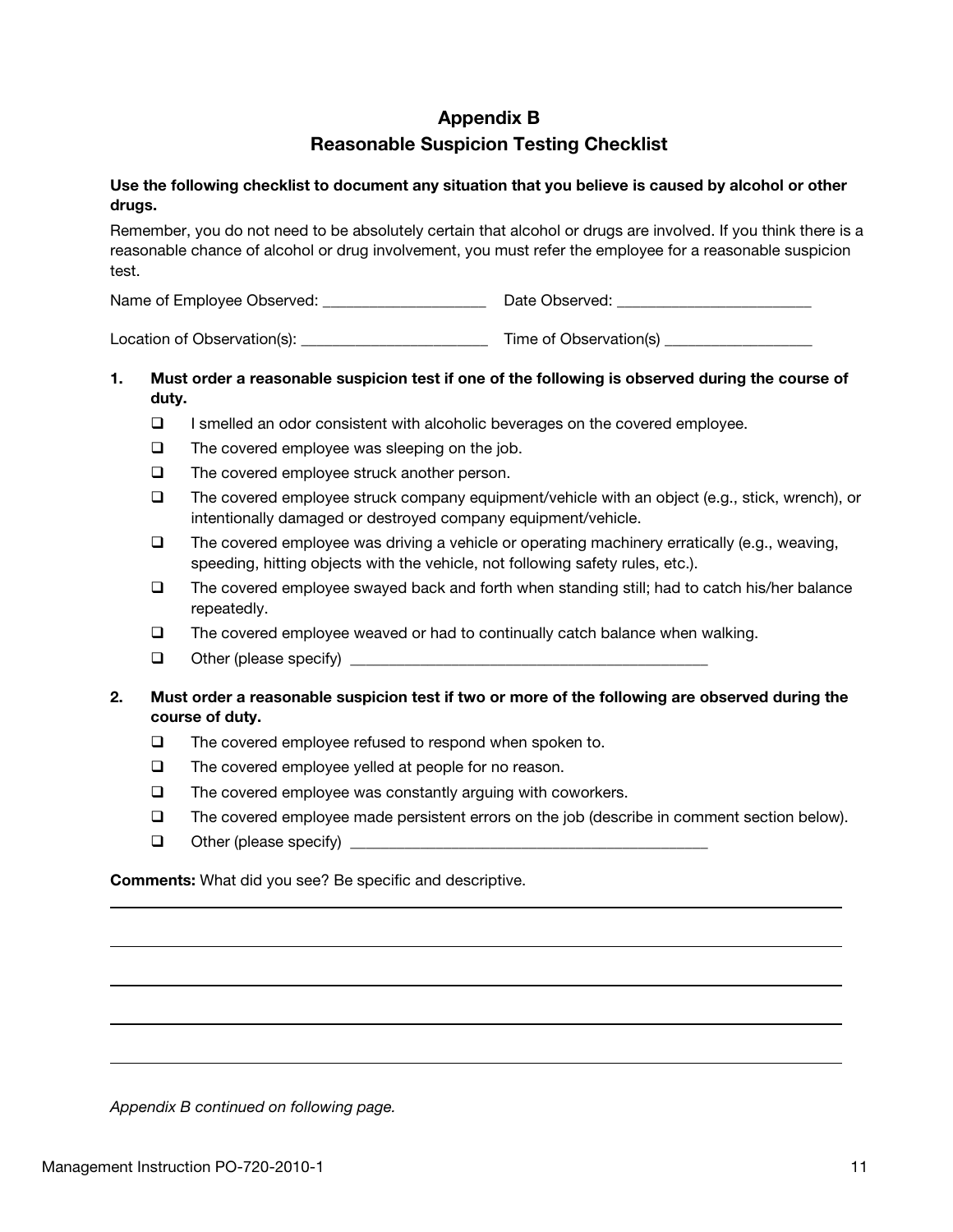## Appendix B Reasonable Suspicion Testing Checklist (continued)

<span id="page-11-0"></span>Use the following checklist to document your actions where the use of alcohol or other drugs may have affected the performance of any individual performing a safety-sensitive task or may have affected the safety of the workplace. Indicate in the check box that you have completed each step, as applicable.

- 1.  $\Box$  Notify your manager that you are directing an employee to have a reasonable suspicion alcohol and/or drug test. Do not delay the test if you cannot reach your manager.
- 2.  $\Box$  Inform the employee that he/she is to report to the medical unit (or contract medical site) for reasonable suspicion alcohol and drug testing. Have the employee escorted to the designated testing site.

At the testing site:

 $3.$   $\square$  Record date and time of arrival at specimen collection site.

|       | $- - - -$ |
|-------|-----------|
| Date: | .         |
| --    |           |

- 4.  $\Box$  Request a reasonable suspicion test for alcohol and/or drugs if the suspicious conduct occurred just prior to, during, or after the employee was performing safety-sensitive work.
- 5.  $\Box$  If the employee refused to submit to testing, he/she is regarded as having tested positive and action is taken according to procedures described in Appendix D or F. Remind the employee that refusal to go for an alcohol and/or drug test will result in immediate removal from the safetysensitive job (DOT requirement) and subject him/her to discipline for failure to obey a lawful directive. Indicate here if the employee refused to take the reasonable suspicion test.
	- □ Refused
- 6.  $\Box$  Whether the employee takes the test or not, ensure that the employee is taken to a safe place until he/she is cleared by the medical review officer (MRO) or is taken home in accordance with guidelines for dealing with employees incapacitated while on duty (see Appendix G).
- 7.  $\Box$  Complete this checklist, file a copy in your confidential records, and send the original to your manager.
- 8.  $\Box$  Statement: I have received required DOT drug and alcohol testing supervisory training as required by federal regulations.

| . . |                      |
|-----|----------------------|
|     | ____________________ |

In the instance of item 4 above, if the employee tests positive for alcohol, follow Appendix C or D as appropriate. If the employee tests negative for alcohol, the employee should be placed in a non-duty status, without pay (see Article 16.7 of the National Agreement), while waiting for the results of the drug test. The supervisor must send a letter to the employee confirming the action taken (see sample letter in Appendix H). The specimen must be sent by Express Mail for quick turnaround.

In the instance of item 5 above, the employee should be placed in a non-duty status, without pay (see Article 16.7 of the National Agreement), while waiting for the results of the drug test. The supervisor must send a letter to the employee confirming the action taken (see sample letter in Appendix H). The specimen must be sent by Express Mail for quick turnaround.

If the test is returned negative in both instances, the employee may return to duty and be made whole. If the test is returned positive, refer to Appendix F, Notification of a Positive Drug Test Following Reasonable Suspicion or Post-Accident Testing.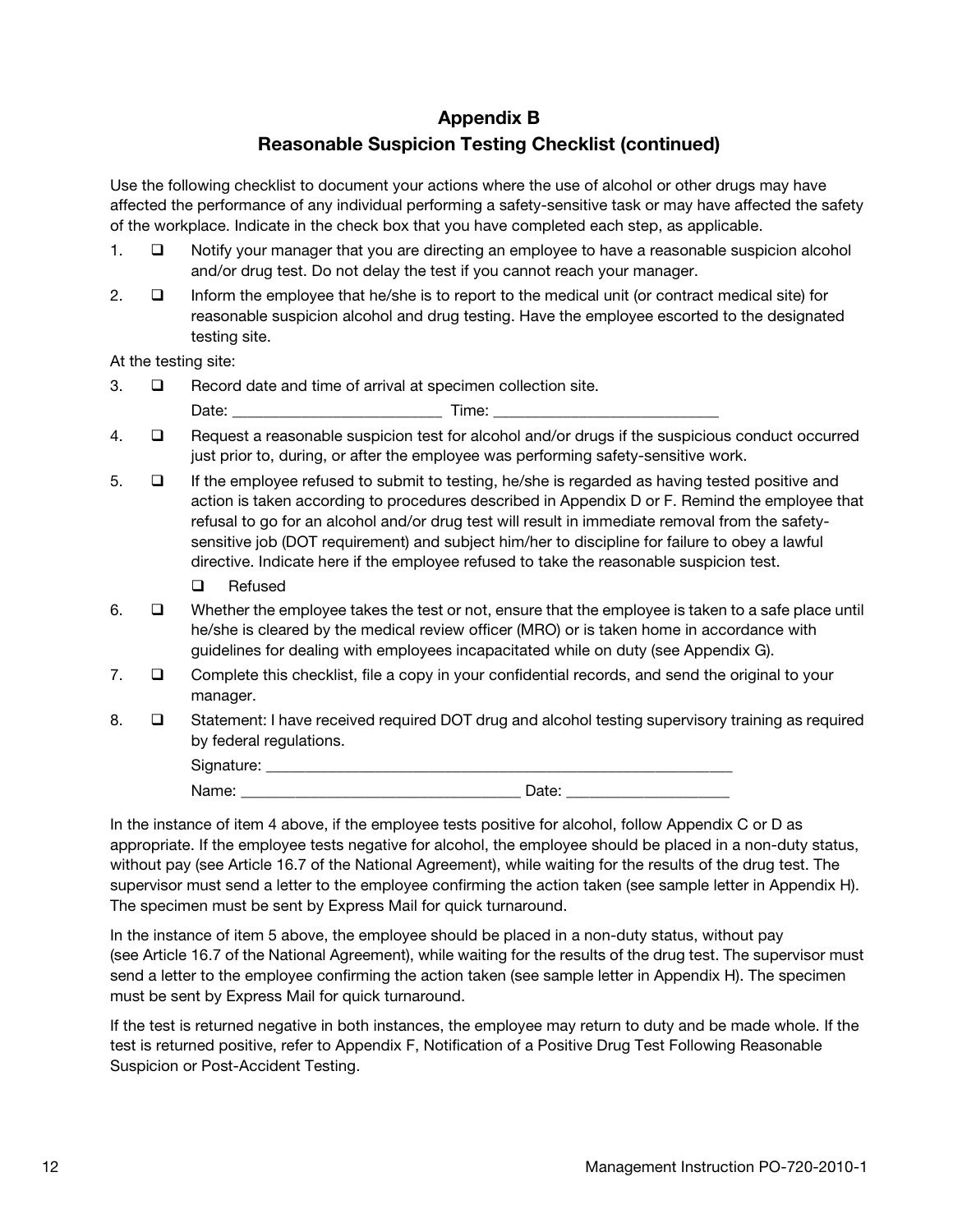#### Appendix C

#### <span id="page-12-1"></span><span id="page-12-0"></span>Notification of a Positive Alcohol Test at 0.02 BAC and Above But Less Than 0.04 BAC

#### The following procedures apply when notifying an employee of the results of a positive alcohol test at 0.02 BAC but less than 0.04 BAC.

- 1. The employee is notified of the test results by the breath alcohol technician (BAT).
- 2. The BAT instructs the employee to remain in the testing area pending the arrival of a person to escort the employee back to the work location.
- 3. The BAT immediately notifies the manager on duty of the test results and requests that a member of the managerial team, or security, come and escort the employee back to the duty area.
- 4. The supervisor arranges to have the employee escorted back to the work location by managerial personnel or security.
- 5. The supervisor should immediately inform the employee that he/she is placed in an "emergency, offduty status, without pay" according to Article 16.7 of the National Agreement. This action is taken on the basis of a report of a positive alcohol test of 0.02–0.039 BAC from the BAT and the potential that the test result indicates possible impairment, based on recognized scientific studies, and because retaining the employee on duty may be injurious to self or others.
- 6. The employee will be advised that he/she may not perform any safety-sensitive duties for a period of at least 24 hours from the time of manager notification. The employee should be further notified that before the beginning of the next duty shift after the 24 hour period, the employee must pass an alcohol test. Failure to pass a return-to-duty alcohol test after the 24 hour period (continuing to test at 0.02 or above) will result in a mandatory referral to a substance abuse professional (SAP) for an evaluation.
- 7. The supervisor will encourage the employee to seek voluntary assistance from the SAP and will provide the employee with the telephone number of the SAP.
- 8. If the employee appears impaired, follow the guidelines set forth in Appendix G, Employees Incapacitated While on Duty.
- 9. The supervisor must send a letter to the employee confirming the action taken in Paragraph 5 above. See sample letter in Appendix H.
- 10. Discipline, if any, shall be administered in accordance with Article 16 of the National Agreement.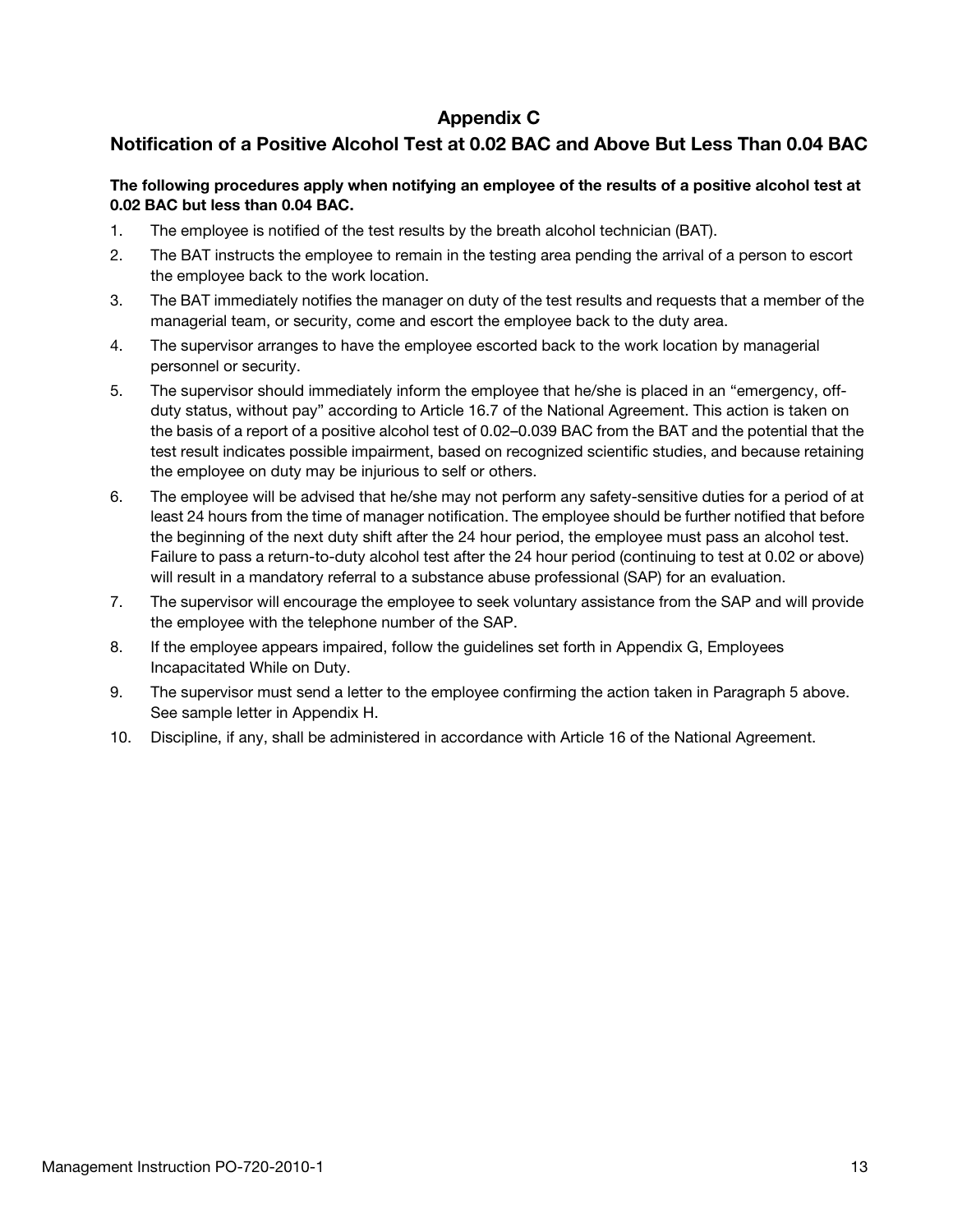#### Appendix D

#### Notification of a Positive Alcohol Test at 0.04 BAC and Above

<span id="page-13-1"></span><span id="page-13-0"></span>The following procedures apply when notifying an employee of the results of a positive alcohol test at 0.04 BAC and above:

- 1. The breath alcohol technician (BAT) notifies the employee of the test results.
- 2. The BAT instructs the employee to remain in the testing area pending the arrival of a person to escort the employee back to the work location.
- 3. The BAT immediately notifies the manager on duty of the test results and requests that members of the managerial team or security personnel come and escort the employee back to the duty area.
- 4. The manager arranges to have the employee escorted back to the work location by managerial or security personnel.
- 5. The supervisor immediately informs the employee that he/she is placed on "emergency, off-duty status, without pay" according to Article 16.7 of the National Agreement. This action is taken on the basis of a report of a positive alcohol test of 0.04 BAC or greater from the BAT and the potential that the test result indicates possible impairment, based on recognized scientific studies, and because retaining the employee on duty may be injurious to self or others.
- 6. If the employee appears impaired, follow the guidelines set forth in Appendix G, Employees Incapacitated While on Duty.
- 7. The supervisor must send a letter to the employee confirming the action taken in step 5 above. See sample letter in Appendix H.
- 8. The supervisor notifies the employee by letter, of the need to report to a substance abuse professional (SAP) for evaluation. The supervisor provides the employee with the telephone number of the SAP for the employee to make the appointment. The supervisor indicates to the employee the following requirements for continuing employment in his or her current position:
	- a. An evaluation by the SAP (the Postal Service pays for the initial evaluation) and successful completion of any recommended treatment or rehabilitation regimen.
	- b. A SAP participation evaluation prior to return to duty.
	- c. A medical certification by a medical review officer prior to return to duty, passing a return-to-duty alcohol test, and being placed in an unannounced follow-up testing program for a period of up to 60 months.
	- d. If the employee declines a SAP evaluation or does not successfully complete all of the terms of the SAP recommended treatment and rehabilitation regimen, the supervisor will send the employee a letter that outlines the following options:
		- 1. The employee may request reassignment to an available non-driving position for which he/she is qualified.
		- 2. If the employee does not make such a request, or is not qualified for another position, the employee may resign.
- 9. Discipline, if any, shall be administered in accordance with Article 16 of the National Agreement.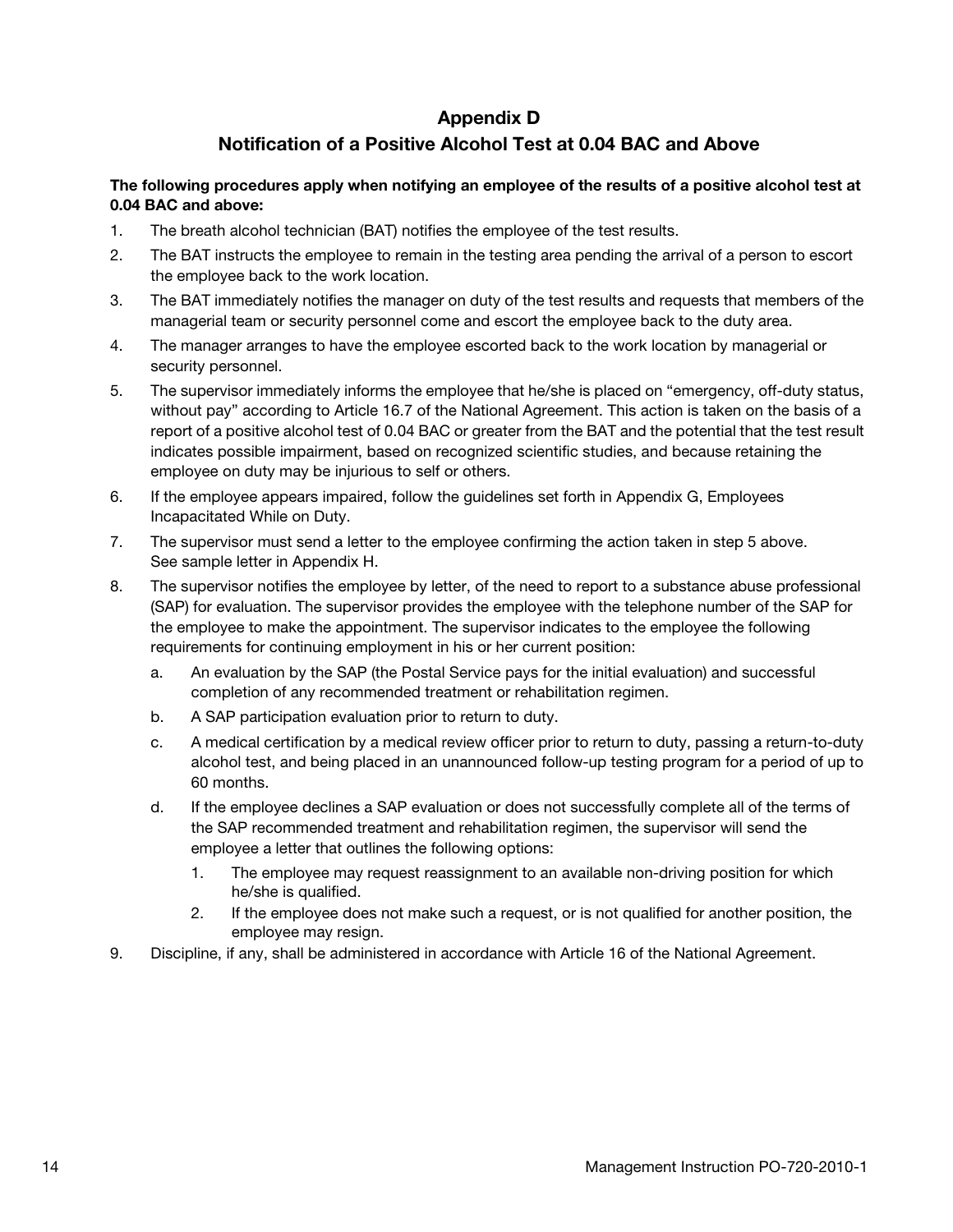## Appendix E

#### Notification of a Positive Drug Test Following Random Testing

#### <span id="page-14-0"></span>The following procedures apply when notifying an employee of the results of a positive drug test following random testing:

- 1. Medical personnel will inform management that the employee must contact the medical review officer (MRO).
- 2. Management has the employee contact the MRO as soon as possible. The MRO informs the employee that he/she has tested positive for drugs and determines if there is a medical reason for the positive test. If there is a medical reason, the test counts as a negative test. If there is not a medical reason, the MRO informs the employee of the employee's right to appeal the drug test with a split specimen test. Under the law, employee notification of the drug test result will be in writing and the employee has 72 hours to request a split specimen test. The MRO has the employee sign a copy of the notification indicating the beginning time and date of the 72 hour notification. If the employee refuses to sign, the MRO notes that refusal on the form, completes the date and time information, and signs to verify the information was received by the employee. The split specimen test, if requested, will be paid for by the Postal Service. The MRO will have those employees who test positive sign a release form allowing the MRO to communicate the drug testing results and any subsequent drug testing to the substance abuse professional (SAP).
- 3. Management will immediately place the employee on "emergency, off-duty status, without pay" according to Article 16.7 of the National Agreement on the basis of a report of a positive drug test result from the MRO, and the MRO determination that the employee is unfit for duty because of the positive drug test. The employee is informed that he/she is placed in an "emergency off-duty status, without pay."
- 4. If the split specimen test returns positive, or if no split test is requested, management continues at step 5. If the split specimen test is returned negative, the employee is returned to duty immediately and made whole. The notice of placement letter is removed from the employee's file.
- 5. If, at any time, the employee appears impaired, follow the guidelines set forth in Appendix G, Employees Incapacitated While on Duty.
- 6. Send a letter to the employee confirming the action taken in step 3 above. A sample letter is provided in Appendix H.
- 7. Following any necessary investigation, the supervisor will determine what additional action should be taken.
	- a. Discipline, up to and including "last chance agreement" may be given in accordance with normal disciplinary procedures. The terms and conditions of the last chance agreement should be related and relevant to notification of a positive drug test following random testing. Supervisors should consult with Labor Relations on proposed disciplinary action.
	- b. If offered, the employee must sign a "last chance agreement," which will include the following provisions:
		- (1) The employee agrees to an evaluation by a SAP at the first available appointment.
		- (2) The employee agrees to follow the treatment and rehabilitation recommendations of the SAP and understands that he/she must successfully complete the treatment and rehabilitation regimen.
		- (3) The employee must pass a re-evaluation by the SAP, who will provide his/her recommendations to the MRO for approval.

Appendix E continued on following page.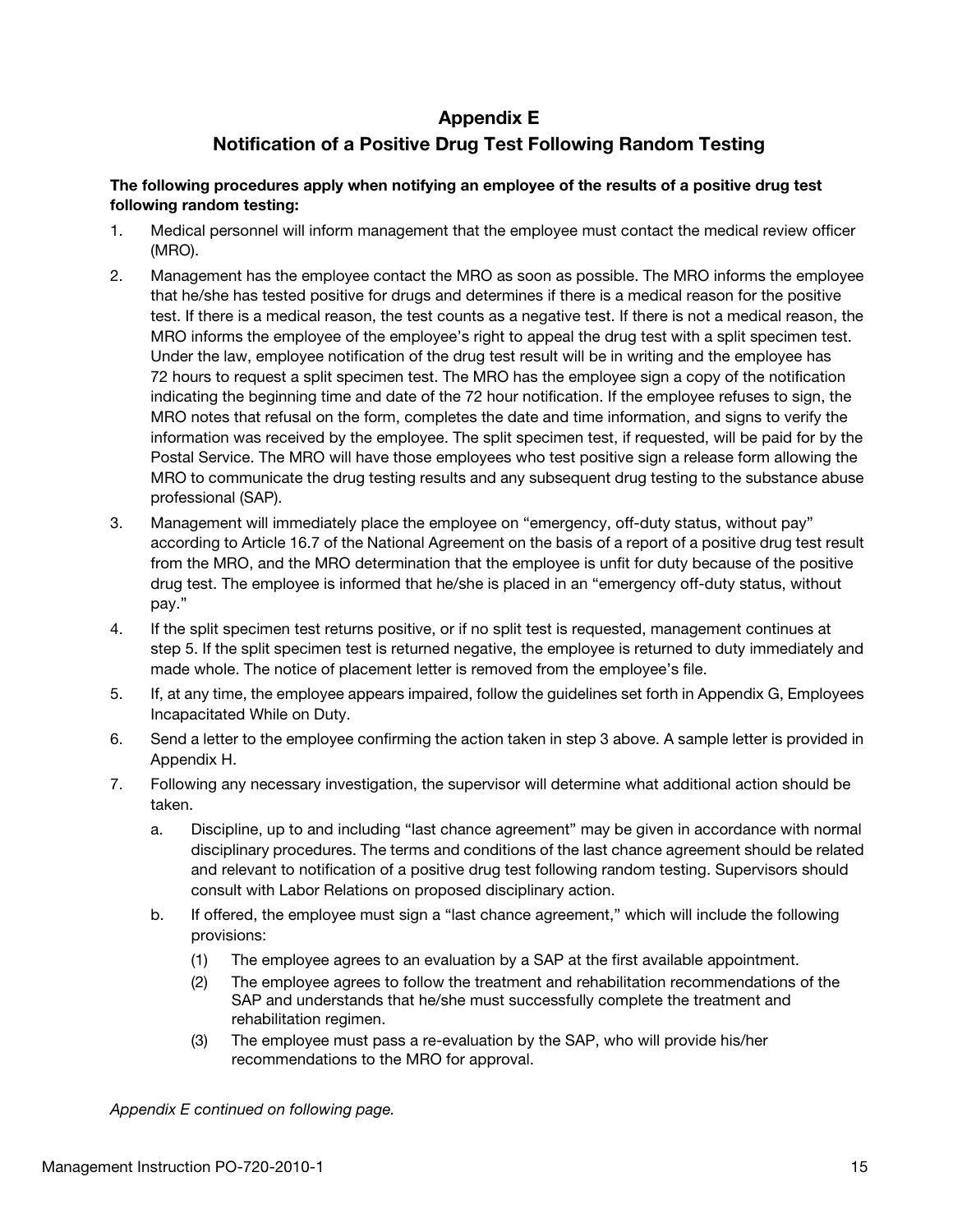#### Appendix E

#### <span id="page-15-0"></span>Notification of a Positive Drug Test Following Random Testing (continued)

- (4) The employee must pass a return-to-duty evaluation by the MRO.
- (5) The employee must pass a return-to-duty drug test.
- (6) The employee agrees to unannounced follow-up testing to be determined by the MRO and the SAP for a period not to exceed 60 months.
- (7) The employee agrees that any positive drug test during the follow-up test period, including random, for cause, or post-accident tests, will be the basis for removal from the Postal Service.
- 8. If the employee declines to sign a "last chance agreement" or does not successfully complete all of the terms of the "last chance agreement," management should consider removing the employee from the Postal Service.
- 9. If the employee agrees to be evaluated by a SAP, the supervisor is responsible for providing the SAP telephone number to the employee.
- 10. Discipline, if any, shall be administered in accordance with Article 16 of the National Agreement.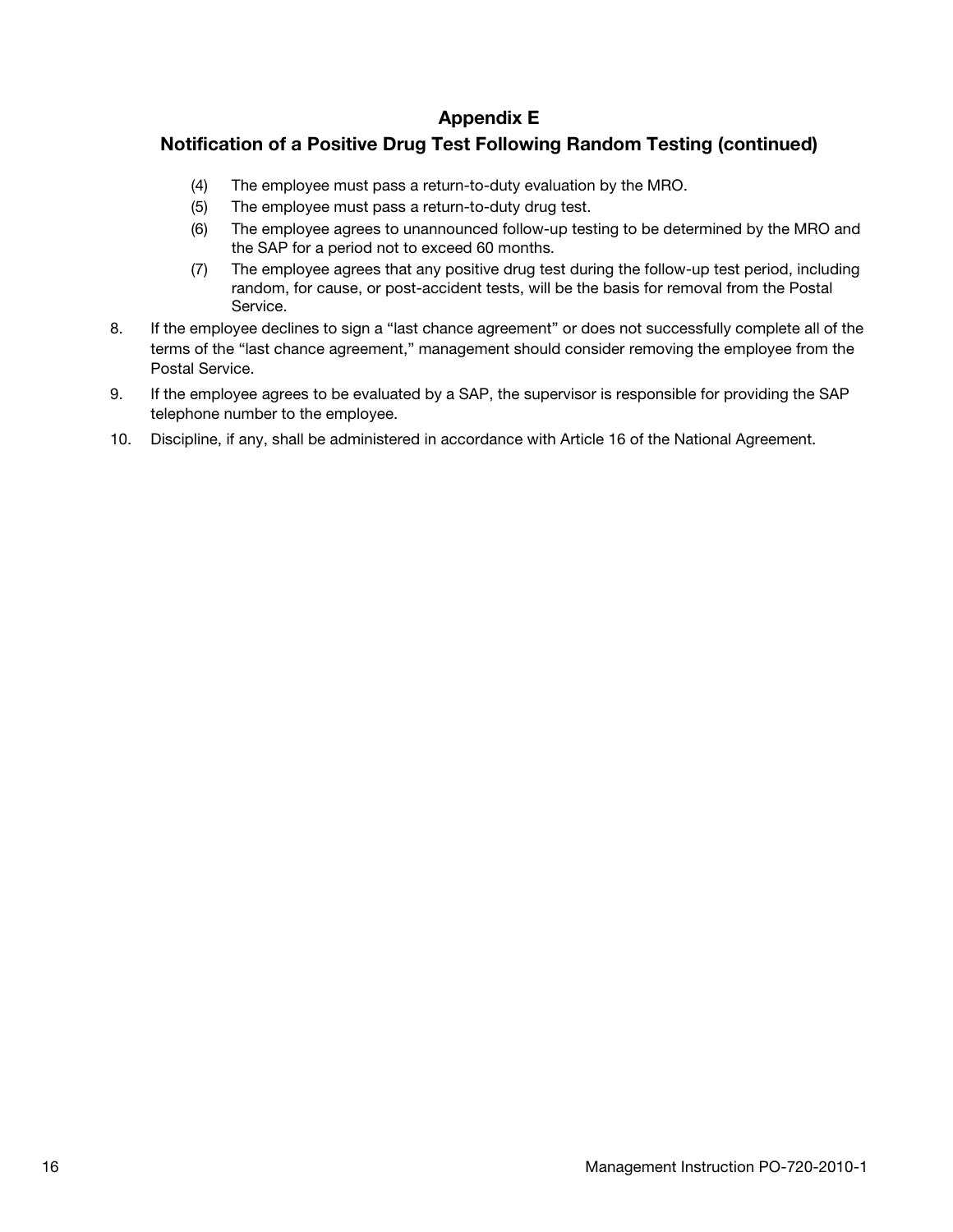#### Appendix F

## <span id="page-16-0"></span>Notification of a Positive Drug Test Following Reasonable Suspicion or Post-Accident Testing

#### <span id="page-16-1"></span>The following procedures apply when notifying an employee of the results of a positive drug test following reasonable suspicion or post-accident testing:

- 1. Medical personnel will inform management that the employee must contact the medical review officer (MRO).
- 2. Management has the employee contact the MRO as soon as possible. The MRO informs the employee that he/she has tested positive for drugs and determines if there is a medical reason for the positive test. If there is a medical reason, the test counts as a negative test. If there is not a medical reason, the MRO informs the employee of the employee's right to appeal the drug test with a split specimen test. Under the law, employee notification of the drug test result will be in writing and the employee has 72 hours to request a split specimen test. The MRO has the employee sign a copy of the notification indicating the beginning time and date of the 72 hour notification. If the employee refuses to sign, the MRO notes that refusal on the form, completes the date and time information, and signs to verify the information was received by the employee. The split specimen test, if requested, will be paid for by the Postal Service. The MRO will have those employees who test positive sign a release form allowing the MRO to communicate the drug test results and the results of any subsequent testing to the substance abuse professional (SAP).
- 3. Management will immediately place the employee on "emergency, off-duty status, without pay" according to Article 16.7 of the National Agreement on the basis of a report of a positive drug test result from the MRO and the MRO determination that the employee is unfit for duty because of the positive drug test. The employee is informed that he/she is placed in an "emergency off-duty status."
- 4. If the split specimen test returns positive, or if no split test is requested, management continues at step 7. If the split specimen test is returned negative, the employee is returned to duty immediately and made whole.
- 5. If, at any time, the employee appears impaired, follow the guidelines set forth in Appendix G, Employees Incapacitated While on Duty.
- 6. Send a letter to the employee confirming the action taken in step 3 above. A sample letter is provided in Appendix H.
- 7. Following any necessary investigation, the supervisor will determine what additional action should be taken as follows:
	- a. Discipline, up to and including last chance agreement may be given in accordance with normal disciplinary procedures administered in accordance with Article 16 of the National Agreement. Supervisors should consult with Labor Relations on proposed disciplinary action.
	- b. If offered, the employee must sign a "last chance agreement," which will include the following provisions:
		- 1. The employee agrees to evaluation by a SAP at the first available appointment.
		- 2. The employee agrees to follow the treatment and rehabilitation recommendations of the SAP and understands that he/she must successfully complete the treatment and rehabilitation regimen.
		- 3. The employee must pass a re-evaluation by the SAP, who will provide his/her recommendations to the MRO for approval.

Appendix F continued on following page.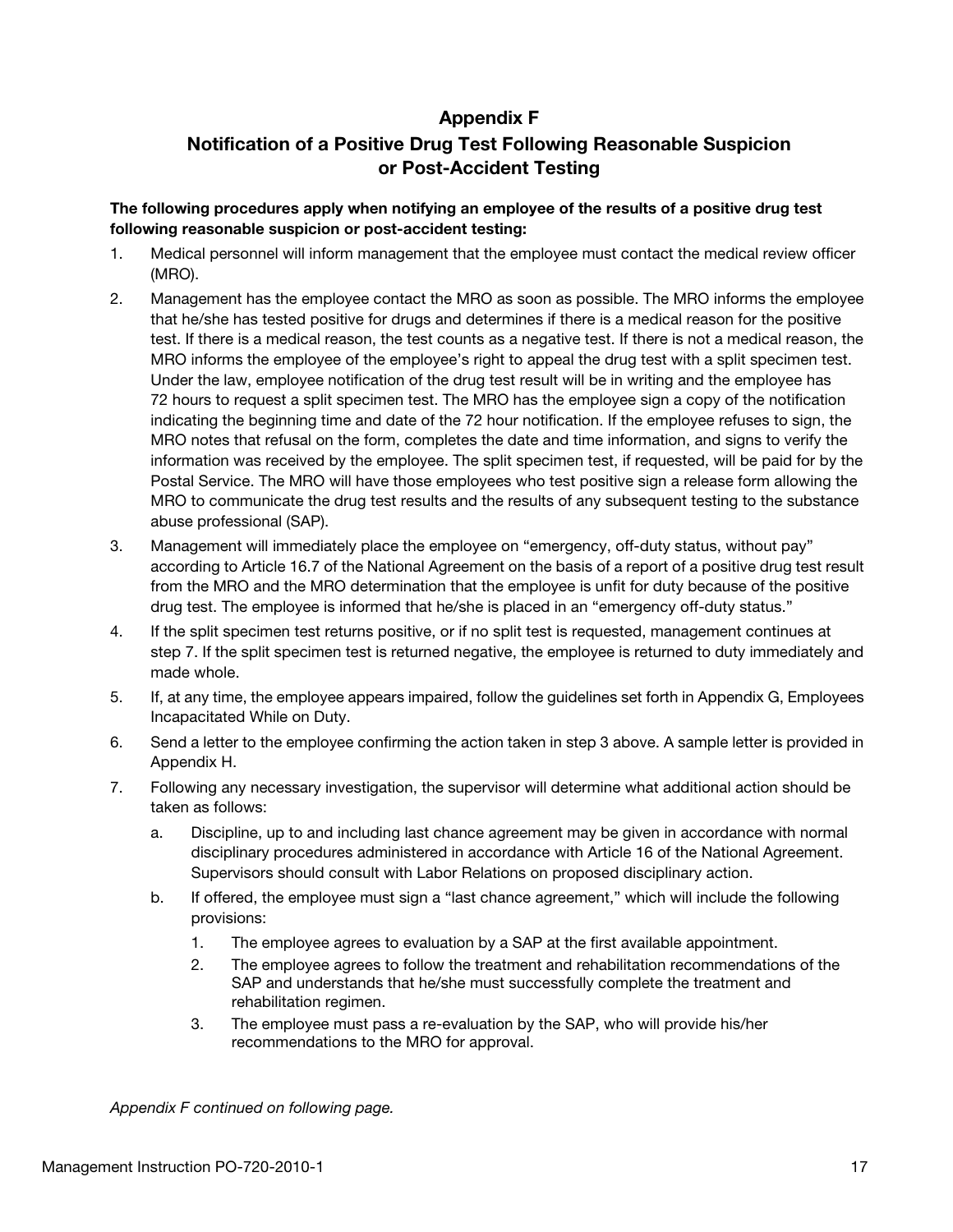#### Appendix F

#### Notification of a Positive Drug Test Following Reasonable Suspicion or Post-Accident Testing (continued)

- 4. The employee must pass a return-to-duty evaluation by the MRO.
- 5. The employee must pass a return-to-duty drug test.
- 6. The employee agrees to unannounced follow-up testing to be determined by the MRO and the SAP for a period not to exceed 60 months.
- 7. The employee agrees that any positive drug test during the follow-up test period, including random, for cause, or post-accident tests, will be the basis for removal from the Postal Service.
- 8. If the employee declines to sign a "last chance agreement" or does not successfully complete all of the terms of the "last chance agreement," management should consider removing the employee from the Postal Service.
- 9. If the employee agrees to be evaluated by a SAP, the supervisor is responsible for providing the SAP telephone number to the employee.
- 10. Discipline, if any, shall be administered in accordance with Article 16 of the National Agreement.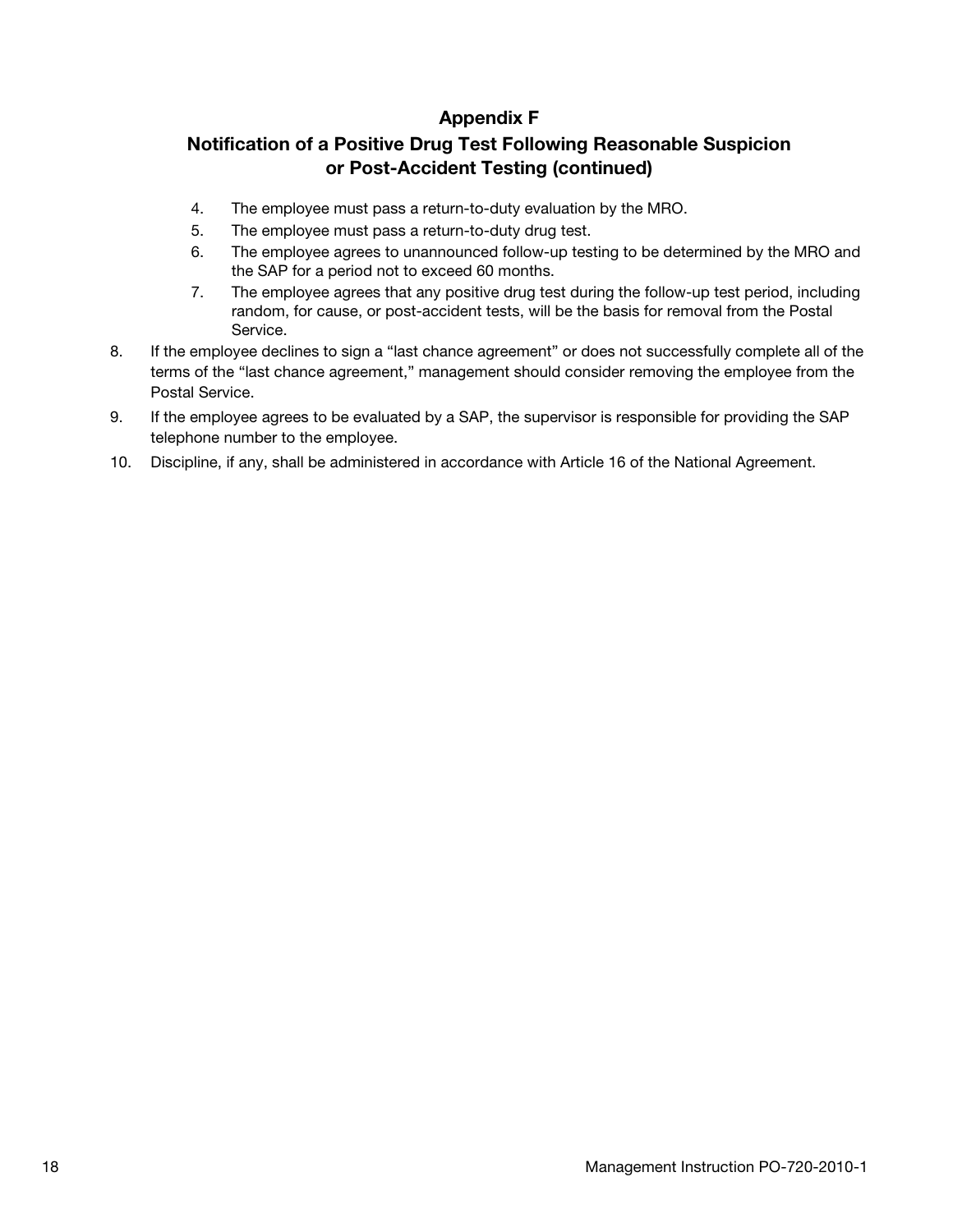## Appendix G Employees Incapacitated While on Duty

#### <span id="page-18-0"></span>The following procedures must be used to assist an employee who is incapacitated while on duty.

Included in this category are situations where employees may be ill, over-medicated, intoxicated, or otherwise unable to perform their assigned duties, either at the time they enter on duty or during the course of their assigned tour. The determination of incapacity must be made by the employee's supervisor or manager and documented for future reference. The supervisor should not attempt to diagnose the condition, but should merely document observed behavior. Based on the information provided in this document, the supervisor or manager should use one or more of the procedures outlined below:

- 1. If the situation appears to be life-threatening, call 911. Otherwise, immediately contact the medical personnel designated to respond to medical situations for your facility. This may be an on-site health unit or a contract clinic. If you are unsure who the designated medical personnel are, contact your district OHNA for information and assistance.
- 2. A family member or person listed as an emergency contact for the employee should be contacted to provide safe transport of the employee to either a medical facility or home.
- 3. If the employee refuses efforts to provide alternate transportation and attempts to drive his/her own vehicle while incapacitated, local law enforcement should be called.
- 4. In the event an employee becomes belligerent, Postal Service police, local security, or local law enforcement should be contacted.
- 5. Upon return to duty, the manager or supervisor should inquire if there is a legitimate medical explanation for the incapacitation and/or if the employee has made arrangements for medical care. If there is no reasonable medical basis given, the manager or supervisor should formally refer the employee to the Employee Assistance Program counselor for an initial appointment on the clock. The manager or supervisor has the option of requesting that the employee undergo a fitness-for-duty examination prior to the employee returning to duty.

Supervisors and managers should use discretion when implementing these guidelines so as not to seriously affect the security of the postal facility or the movement of mail.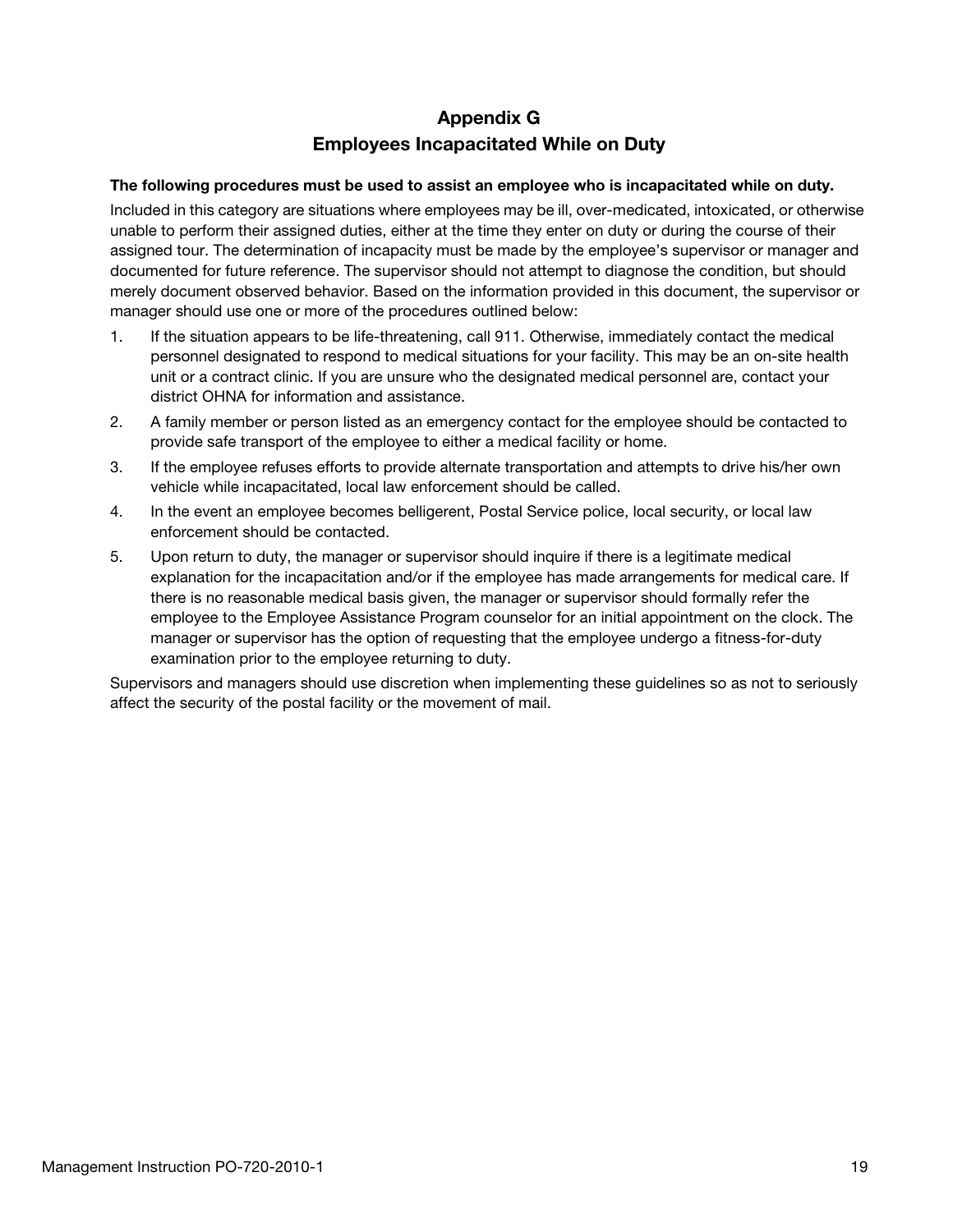## Appendix H Sample Letter for Placing an Employee on Emergency Off-Duty Status

<span id="page-19-0"></span>Date: [Insert date of letter]

Subject: Emergency Placement in Off-Duty Status

To: [Insert Employee's Name] [Insert Job Title] [Insert Employee Identification Number] [Insert Office/Installation]

You are hereby notified that you [insert either "will be" or "were" as appropriate] placed in an off-duty status without pay effective *[insert the appropriate date and time]* and will continue in this status until advised otherwise.

The [insert either "reason" or "reasons" as appropriate] for this action [insert either "is" or "are" as appropriate]: [Briefly state the specific reason(s) for the placement in off-duty status  $-$  e.g., striking/threatening a fellow employee; use of, or testing positive for alcohol or drugs. Set forth the reason(s) with sufficient specificity and detail so that the employee is adequately able to respond. Use names, dates, times, etc., so that the employee may have a fair opportunity to refute the notice without requiring further information.]

Retaining you on duty may result in damage to Postal Service property, loss of mail or funds, or injury to yourself or others.

You have the right to file a grievance under the Grievance/Arbitration procedure set forth in Article 15 of the National Agreement within 14 days of your receipt of this notice.

Signature of Supervisor

Name of Supervisor (Printed)

Signature of Employee below denotes receipt of the original:

\_\_\_\_\_\_\_\_\_\_\_\_\_\_\_\_\_\_\_\_\_\_\_\_\_\_\_\_\_\_\_\_\_\_\_\_\_\_\_\_\_\_\_\_\_\_\_\_

\_\_\_\_\_\_\_\_\_\_\_\_\_\_\_\_\_\_\_\_\_\_\_\_\_\_\_\_\_\_\_\_\_\_\_\_\_\_\_\_\_\_\_\_\_\_\_\_

\_\_\_\_\_\_\_\_\_\_\_\_\_\_\_\_\_\_\_\_\_\_\_\_\_\_\_\_\_\_\_\_\_\_\_\_\_\_\_\_\_\_\_\_\_\_\_\_

\_\_\_\_\_\_\_\_\_\_\_\_\_\_\_\_\_\_\_\_\_\_\_\_\_\_\_\_\_\_\_\_\_\_\_\_\_\_\_\_\_\_\_\_\_\_\_\_

Employee's Signature

Date **Date Date** *Date Date Date*